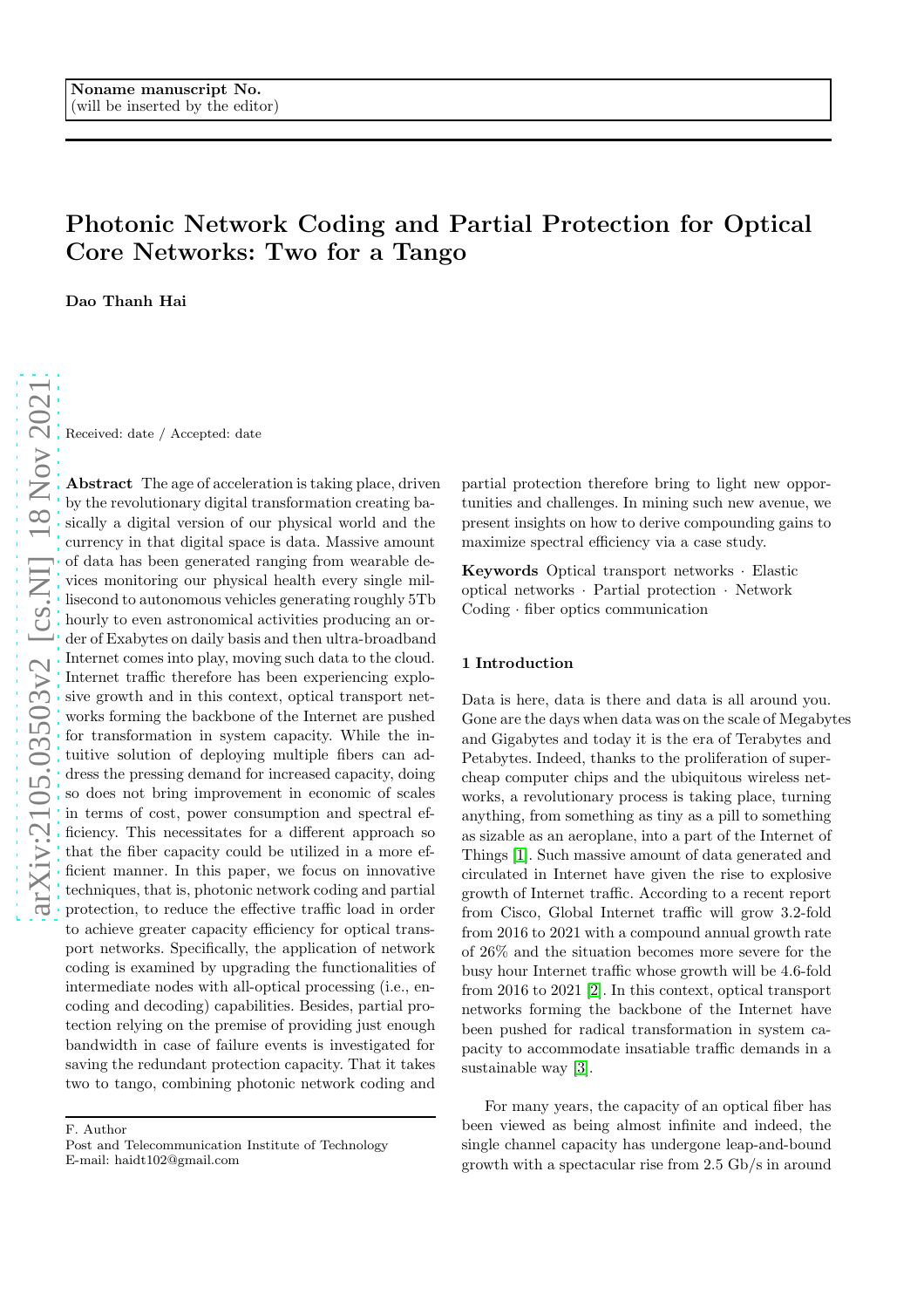1990 to beyond 1 Tb/s in 2020 [\[4,](#page-5-3)[5\]](#page-5-4). Such factor of 400 fold increase in a span of roughly 30 years is thanks to convergence of remarkable advances in electronic, photonic and digital signal processing technologies [\[6–](#page-5-5)[9\]](#page-5-6). In accompany with system capacity expansion, it has to be noted that there has been more than 3 orders of magnitude decrease in cost per  $Gb/sec \times km$ , from roughly 1,000  $\frac{s}{(Gb/sec \times km)}$  down to less than 0.50  $\frac{\sqrt{Gb}}{sec \times km}$  [\[4,](#page-5-3)[10\]](#page-5-7). However fiber throughputs are now coming close to the hard limitation determined by the well-established nonlinear Shannon limit, so network operators are exploring innovative ways to enlarge the number of parallel optical paths by means of spatial-division multiplexing (SDM) [\[11\]](#page-5-8). There have been some technological options for implementing SDM including lighting up more fiber-pairs per link instead of single fiber-pair, or alternatively making use of multicore and/or few-mode fibers. While the first option is intuitive, it does not result in any improvement on the cost and energy per bit/sec. The second option is expected to boost the system capacity more than an order of magnitude and yet a lot of challenges in implementation and tremendous capital costs remain to be addressed. As an economical consequence, such option is unlikely to be deployed in the near-term. Different from technological approaches aiming at expanding the system capacity with major investments, architectural strategies do not rely on the system capacity increase to handle more traffic but rather, reduce the effective traffic load so that more traffic can be carried [\[12,](#page-5-9) [13\]](#page-5-10).

Network Coding (NC) and Partial Protection (PP) have been emerging as efficient architectural strategies to address the explosive traffic growth in the near-term scale by means of better utilizing the fiber capacity [\[14–](#page-6-0)[22\]](#page-6-1). Network Coding, originally proposed in [\[23\]](#page-6-2), has soon become a radical technique in networking to achieve higher throughput, security and capacity. The main idea is to reduce the traffic load in network by encoding signals at favorable conditions and by transmitting such encoded signal rather sending individual ones, less capacity is required [\[24](#page-6-3)[–26\]](#page-6-4). Partial protection, on the other hand, has the potential of saving spectrum resources by offering just enough protection capacity for demands instead of over-provisioning as in the conventional approach [\[27,](#page-6-5) [28\]](#page-6-6). In this paper, we present, for the first time, original perspectives on how Network Coding and Partial Protection could generate remarkable spectral savings in optical networks realm. More interesting is brought in the case when Network Coding meets Partial Protection and how to optimize the such additive impact. Our analysis on this unique situation could serve as a guideline to network operators to realize extra benefits from combining Network Coding and Partial Protection.

The structure of the paper is organized as followed. In Sect. 2, related works are briefly presented on the emerging of network coding and QoS-aware protection for optical networks. Next, in Sect. 3 and Sect. 4, we showcase the niche for leveraging photonic network coding and partial protection to achieve greater capacity efficiency, respectively. Section 5 is dedicated to an innovate case study where photonic network coding meets partial protection and we provide a detailed analysis on how to derive compounding gain in such unique cases.

# 2 Related Works

Network coding (NC) has been a paradigm shift in communication networks by bringing the capability of innetwork computing. The central idea is that intermediate nodes, instead of simply storing and forwarding data as adopted in traditional networking paradigm, is empowered to manipulate transiting data and then forward such (non-) linearly combined data to its output. The successes of network coding has been remarkable and therefore has been a de facto in future wireless networks [\[29\]](#page-6-7). In fact, early attempts of exploiting NC for optical networks have been proposed in [\[30,](#page-6-8) [31\]](#page-6-9) for the scenario of protection where multiple signals could be favorably encoded. Other than protection realm, NC have been particularly well-suited for the multi-cast transmission and this was the focus of the work in [\[32,](#page-6-10) [33\]](#page-6-11). It has to be noted that the majority of existing works on NC for optical networks have been focused on performing NC in electrical domain in combination with optical-electrical-optical network architecture and this was due to the immature of photonic signal processing in the past. In recent years, though, the rapid advances in all-optical signal processing have renewed the interest of applying NC in optical networks for achieving greater capacity efficiency with a special focus on performing NC in photonic domain. The work in [\[34\]](#page-6-12) has taken advantage of NC in optical transport networks for provisioning cloud radio access network services with greater capacity efficiency while maintaining fast responses. The use of photonic NC has also been extended to security services at physical layer with pioneering works in [\[35\]](#page-6-13). Applications of NC have also been found in mm-wave radio-over-fiber networks [\[20\]](#page-6-14), in visible light communications [\[21,](#page-6-15)[22\]](#page-6-1), and in passive optical networks (PON) [\[36\]](#page-6-16). Data-center networking has been an active area for applying NC to reduce traffic [\[37–](#page-6-17)[39\]](#page-6-18).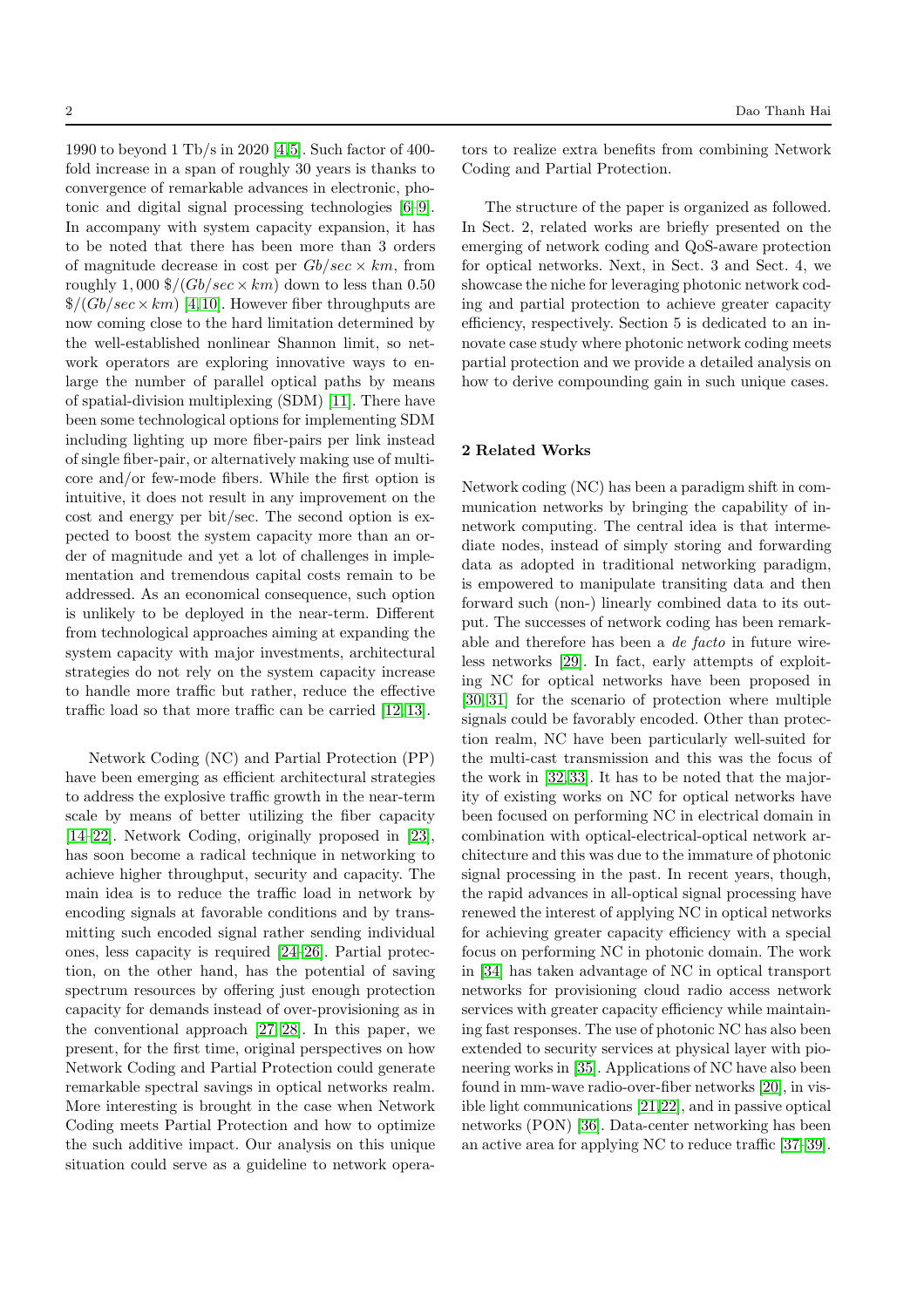Partial protection has been driven by the observation that roughly 30% traffic traveling in optical fiber belongs to premium class while 70% remaining are besteffort type and hence can be temporarily discarded on occasion of failures [\[12,](#page-5-9)[27,](#page-6-5)[40\]](#page-6-19). This means that instead of providing full protection, just some part of the traffic could be delivered to receivers upon failure events and by reducing the amount of protection requirement, less spare resources might be needed, permitting saving of both operational and capital expenditures. Partial protection had been raised in the context of traditional wavelength-division multiplexing (WDM) networks with pioneering works from [\[41–](#page-7-0)[43\]](#page-7-1). However, due to the fixed nature of WDM networks, there has been little room for further improvement with partial protection and consequently the concept of partial protection had been somehow faded. The development of elastic optical networks (EONs) with adaptive resource allocation according to specific traffic requirement and/or transmission qualities opens up therefore new opportunities for a re-consideration of partial protection In fact, a closely related strategy is called, quality-of-service provisioning, in EONs have been studied in [\[44–](#page-7-2)[47\]](#page-7-3). Recent works in [\[13,](#page-5-10) [28\]](#page-6-6) have been pushing forward the applicability of partial protection in EONs by presenting an optimal mathematical framework to maximize partial protection benefits.

It is important to note that both network coding and partial protection techniques belong to the architectural approaches to address the continued explosive traffic in optical core networks. It means that rather than expanding system capacity, such architectural approaches aim at reducing effective traffic load in the network so as to save spectral capacity for future traffic. To the best of our survey, existing works in the literature have so far addressed the use of each technique separately and this necessitates for a question of whether partial protection could be jointly applied with network coding to achieve additive impact. We aim to address this question in this paper.

Our original contribution is indeed a proposal for combining photonic network coding and partial protection in elastic optical core networks based on flexible channel spacing and how such combination can result in greater capacity efficiency than making use of individual technique. Furthermore, we pinpoint an interesting issue on how to maximize the combination impact, that is, the selection of protection level for each demand so that on one hand, the overall partial protection specification is met and on the other hand, the coding opportunity is optimized.

## 3 Network Coding for Greater Capacity Efficiency

In this part, we showcase a niche of applying NC in optical transport networks that could bring about major spectrum savings by reducing the effective traffic load in the network. Let's consider an elastic optical network shown in Fig. 1 and assume that there are two traffic demands with different bit-rates, from node  $A$  to node  $Z$ and from node  $B$  to node  $Z$  with 100 Gbps and 50 Gbps respectively. We also assume the modulation format to be used in entire network is 16-QAM with polarization multiplexing and the standard spectrum slice width of 6.25 GHz. Having such assumptions, provisioning those demands with dedicated protection then involves finding a pair of link-disjointed route and allocate spectrum slices along such routes for each demand as illustrated in Fig. 1. It can be seen that due to the non-overlap spectrum constraint, three spectrum slices are needed along the link  $XE$  and  $EZ$ . This is the traditional approach without network coding operations.



Fig. 1: Traditional Approach without Network Coding Functions

Now let's turn to the situation when node  $X$  is armed with encoding capability. In particular, supposing that at node X, two protection traffic  $A_p$  and  $B_p$ could be XOR-encoded and the encoded signal  $A_p \oplus B_p$ operates at 100 Gbps, occupies two spectrum slots and goes all the way to the receiving node Z. It is noticed that by doing so one spectrum slice is saved along the route  $XE$  and  $EZ$ , making up roughly 30% spectral savings. At the destination node  $Z$ , three signals are received including A, B and  $A_p \oplus B_p$  and if one signal is lost due to a failure, it can be recovered (almost) immediately from the other signals that are received. The encoding and decoding process is clearly shown in Fig.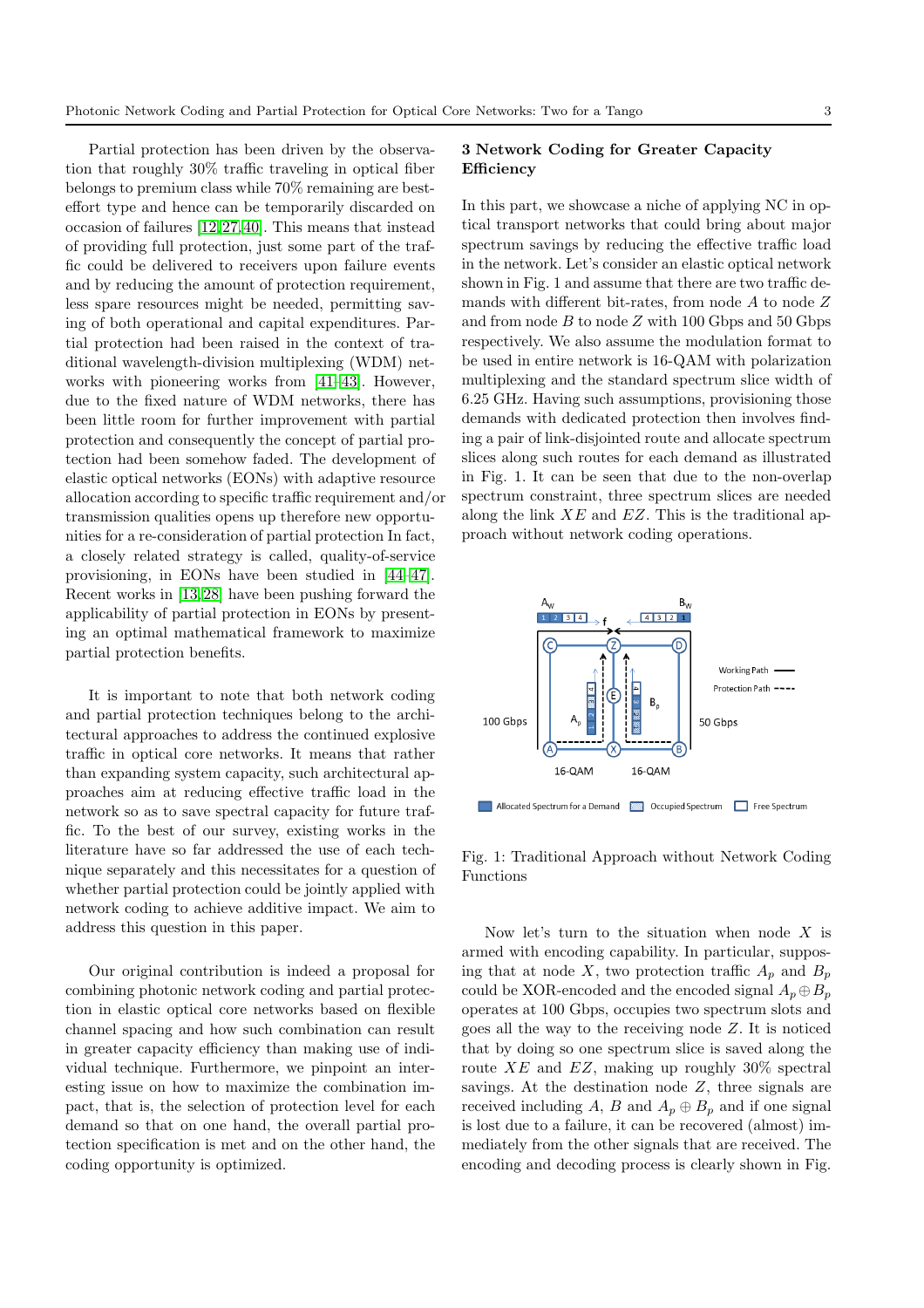2. The underlying idea behind this trick is that by combining signals at specific nodes, rather than duplicating the signals end-to-end, network resources may be used more efficiently.

100 Gbps 16-QAM 1 2 3 4  $A \bigoplus B$ All-optica **All-optica**  $(A \oplus R)$ XOR **XOR**  $\overline{B}$  $B = (A \oplus B) \oplus A$  $12314$ 16-QAM 1234 100 Gbps 50 Gbps 16-QAM (a) Encoding Process (b) Decoding Process

Fig. 2: Network Coding-enabled Approach

# 4 Partial Protection for Greater Capacity Efficiency

Partial protection is inspired by the observation that the premium traffic accounts for roughly 30% of the whole traffic traveling in optical fiber links today whereas the remaining is best-effort. While the premium type demands rapid recovery upon failures, the best-effort one could be dropped and restored after a few tens of seconds without incurring any penalties. Nevertheless, conventional approach treats both traffic types with the same level of 1+1 expensive fast protection and this opens up new opportunities to offer protection bandwidth in a more granular manner via a concept called partial protection. Besides, partial protection is also backed by the case that a service can accept some degradation (i.e., decreased rate) upon a failure in exchange for a reduced cost and network operators, for the sake of optimizing network resources and reduce cost, may wish to support degraded services.

A case for illustration of applying partial protection is examined in this part. In the traditional full protection shown in Fig. 3, four spectrum slices are needed along the protection route of that 100 Gbps demand from node A to node B. However, if we take into account the fact that such 100 Gbps traffic consists of two types, namely, premium and best-effort one, new opportunities for spectrum saving arise. For example, in Fig. 4, assuming that there is only half traffic of premium type and thus, needs to guarantee rapid recovery upon failures while the rest can be discarded temporarily. Doing so therefore saves the protection bandwidth of two spectrum slices along the protection route, offering a remarkable 50% spectral savings. Clearly the amount of saving is dependent to the amount of protected traffic and the less protected traffic is, the more saving it could be achieved.



Fig. 3: Traditional Full Protection



Fig. 4: Partial Protection Approach

## 5 When Network Coding meets Partial Protection: An Interesting Game Arises

As highlighted in above sections about the capability of network coding and partial protection in reducing the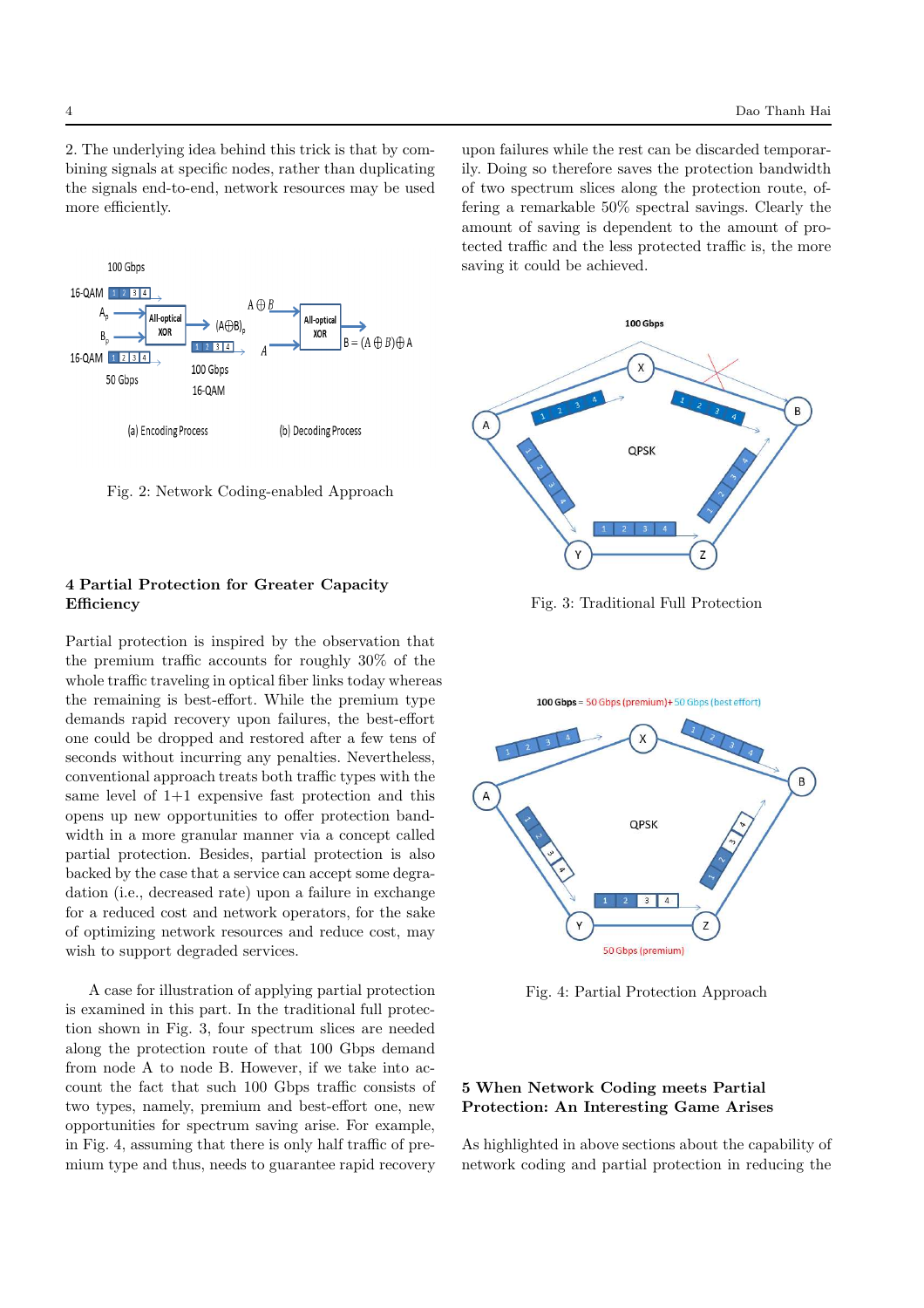effective traffic load in the network and therefore utilizing better fiber capacity, the next step pinpoints to an interesting situation if both network coding and partial protection is applied. In such cases, we are interested in a guideline so that the optimal spectral gain could be achieved and it will be tackled in this part.

Consider the scenario as shown in Fig. 5 for an elastic optical network adopting the modulation format QPSK (polarization multiplexing) for the whole network and a standard spectrum slice width of 6.25 GHz. Assuming that there are two traffic demands from node  $A$  and node  $B$  to node  $Z$  with 100 Gbps and 150 Gbps respectively. With such assumption, four spectrum slices are occupied by the first demand while the second demand requires six slices (i.e., each spectrum slice carries 25 Gbps). For this scenario, in addition to the opportunities of reducing protection traffic by means of partial protection, the fact that  $A_p$  and  $B_p$ shares the same link  $XZ$  paves the way also for exploiting network coding. Table I draws a performance comparison measured by number of spectrum slices on link XZ if network coding and partial protection is separately applied. It can be observed that applying network coding alone brings about 40% spectral savings while for applying partial protection, the saving is dependent on the amount of protected traffic. For a total of 250 Gbps traffic occupying 10 spectrum slices, each 10% reduction in protection traffic is translated to one spectrum slice saving and it is detailed in Table 1.



Modulation Format: QPSK

Fig. 5: An Exemplary Case to Combine Network Coding and Partial Protection

Table 1: Performance Comparison when Applying Network Coding and Partial Protection Separately

| Scenario                           | spectrum slices on link $XZ$ |  |
|------------------------------------|------------------------------|--|
| Full protection $w$ /o NC          |                              |  |
| Full protection with NC            | 6                            |  |
| Partial Protection $(90\%)$ w/o NC |                              |  |
| Partial Protection (80%) $w/o$ NC  |                              |  |
|                                    |                              |  |
| Partial Protection (10%) $w/o$ NC  |                              |  |

Let us now focus on the joint application of network coding and partial protection. Of the total 250 Gbps traffic by two demands, if partial protection is applied and the choice then arises on how much reduction is applied on the first demand (100 Gbps) and how much the reduction is applied to the second demand (150 Gbps) so as to optimally profit from network coding operation. For convenience, we assume the reduction in traffic occurs at a step of 25 Gbps (i.e., corresponds to one spectrum slice and 10% total traffic).

Basically, the process determining the optimal protection traffic for each demand consists of two steps. The first step is to list all possible configurations of providing protection level for each demand so that the overall protection traffic is met. Next, for each configuration, the second step is to perform network coding for protected traffic of each demand and determine the amount of needed spectrum slices. After performing encoding for all possible configurations, an optimal one is identified in terms of minimizing number of used spectrum slices.

For illustration, consider the 10% degradation case (90% protected), we have two options, that is, either, that 10% is reduced on first demand  $(A_p)$  or on the second demand  $(B_n)$ . Since the second demand carries higher bit-rate and consequently occupies larger amount of slices than the first demand, the outcome signal of encoding second demand and first demand will occupy the same amount of slices as with the second demand. This observation suggests that if 10% is reduced by the second demand, the number of spectrum slices needed on link XZ after encoding will be five. Otherwise, if that 10% is reduced by the first demand, the number of spectrum slices needed on link XZ after encoding will be still six. By same way of reasoning, Table 2 provides the optimal configuration with respect to relative amount of protection traffic and the corresponding number of slices on link XZ after performing network coding.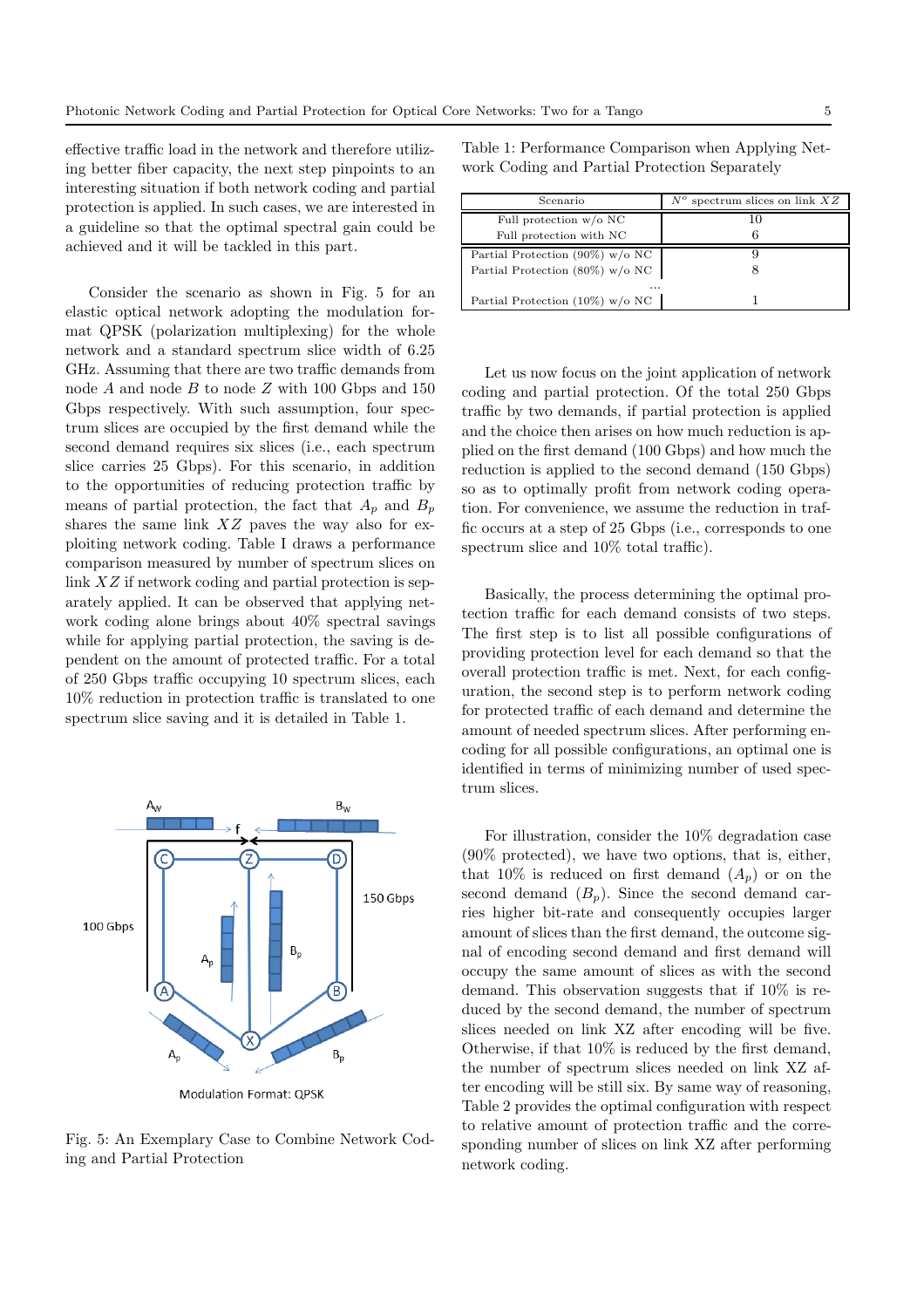Table 2: Performance Comparison when Network Coding is Optimally Combined with Partial Protection

| Scenario | Configuration        | slices<br>Nο   |
|----------|----------------------|----------------|
| 90%      | $100 + 125$          | 5              |
| 80%      | $100 + 100$          |                |
| 70%      | $100 + 75(75 + 100)$ | 4              |
| 60%      | $75 + 75$            | 3              |
| 50%      | $75 + 50(50 + 75)$   | 3              |
| 40%      | $50 + 50$            | $\overline{2}$ |
| 30%      | $50 + 25 (25 + 50)$  | $\overline{2}$ |
| 20%      | $25 + 25$            |                |
| 10%      | $25+0(0+25)$         |                |

Such optimal configuration provided in Table 2 allows network operators to decide the best amount of reduction for each demand so as to achieve the maximal benefit of network coding operations.

### 6 Summary

Inspired by the observation that optical transport networks have been under critical pressures due to the explosive traffic growth in "data, data, data" era, we have proposed architectural strategies including Network Coding and Partial Protection to better utilize the fiber capacity and hence, achieve greater capacity efficiency. This is possible thanks to the unique opportunity enabled by Network Coding and Partial Protection to reduce the effective traffic load in the network. We have pinpointed and analyzed the original prospect when Network Coding meets Partial Protection and how to optimize such additive impact. That analysis might play a guideline role for network operators in operating infrastructure in a more spectrally efficient manner.

It has, nevertheless, be noted that our proposed solution does not aim to replace long-term technological innovations of expanding system capacity, but rather serve as consolatory and complementary solutions to mitigate the approaching of capacity crunch. Our proposal should therefore be paid attention to before jumping to next curve of technological paradigm such as spatial-division multiplexing framework.

#### Conflict of interest

The authors declare that they have no conflict of interest.

#### <span id="page-5-0"></span>References

- 1. Babarczi, P., Tapolcai, J., Pašić, A., Rónyai, L., Bérczi-Kovács, E.R., Médard, M.: Diversity coding in twoconnected networks. IEEE/ACM Transactions on Networking 25(4), 2308–2319 (2017). DOI 10.1109/TNET. 2017.2684909
- <span id="page-5-2"></span><span id="page-5-1"></span>2. Cisco: Cisco annual internet report (2020)
- 3. Sabella, R., Iovanna, P., Bottari, G., Cavaliere, F.: Optical transport for industry 4.0. J. Opt. Commun. Netw. 12(8), 264–276 (2020). DOI 10.1364/JOCN.390701. URL <http://jocn.osa.org/abstract.cfm?URI=jocn-12-8-264>
- <span id="page-5-3"></span>4. Winzer, P.J., Neilson, D.T., Chraplyvy, A.R.: Fiberoptic transmission and networking: the previous 20 and the next 20 years. Opt. Express  $26(18)$ , 24,190–24,239 (2018). DOI 10.1364/OE.26.024190. URL <http://www.opticsexpress.org/abstract.cfm?URI=oe-26-18-24190>
- <span id="page-5-4"></span>5. Barla, I.B., Rambach, F., Schupke, D.A., Carle, G.: Efficient protection in single-domain networks using network coding. In: 2010 IEEE Global Telecommunications Conference GLOBECOM 2010, pp. 1–5 (2010). DOI 10.1109/GLOCOM.2010.5683258
- <span id="page-5-5"></span>6. Hai, D.T., Morvan, M., Gravey, P.: Combining heuristic and exact approaches for solving the routing and spectrum assignment problem. IET Optoelectronics 12(2), 65–72 (2018). DOI 10.1049/iet-opt.2017.0013
- 7. Dao, H., Morvan, M., Gravey, P.: An efficient networkside path protection scheme in ofdm-based elastic optical networks. International Journal of Communication Systems 31(1), e3410. DOI 10.1002/dac.3410. URL <https://onlinelibrary.wiley.com/doi/abs/10.1002/dac.3410>. E3410 dac.3410
- 8. Nguyen, D.M., Ngoc, L.A., Huong, P.T.V., Son, N.H., Hai, D.T.: An efficient column generation approach for solving the routing and spectrum assignment problem in elastic optical networks. In: 2019 6th NAFOS-TED Conference on Information and Computer Science (NICS), pp. 130–135 (2019). DOI 10.1109/NICS48868. 2019.9023831
- <span id="page-5-6"></span>9. Lord, A., Zhou, Y.R., Jensen, R., Morea, A., Ruiz, M.: Evolution from Wavelength-Switched to Flex-Grid Optical Networks, pp. 7–30. Springer International Publishing, Cham (2016)
- <span id="page-5-7"></span>10. Agrell, E., Karlsson, M., Chraplyvy, A.R., Richardson, D.J., Krummrich, P.M., Winzer, P., Roberts, K., Fischer, J.K., Savory, S.J., Eggleton, B.J., Secondini, M., Kschischang, F.R., Lord, A., Prat, J., Tomkos, I., Bowers, J.E., Srinivasan, S., Brandt-Pearce, M., Gisin, N.: Roadmap of optical communications. Journal of Optics 18(6), 063,002 (2016). DOI 10.1088/2040-8978/18/6/063002. URL <https://doi.org/10.1088/2040-8978/18/6/063002>
- <span id="page-5-8"></span>11. Pasic, A., Tapolcai, J., Babarczi, P., Bérczi-Kovács, E.R., Király, Z., Rónyai, L.: Survivable routing meets diversity coding. In: 2015 IFIP Networking Conference (IFIP Networking), pp. 1–9 (2015). DOI 10.1109/IFIPNetworking. 2015.7145330
- <span id="page-5-9"></span>12. Agrawal, A., Vyas, U., Bhatia, V., Prakash, S.: Slaaware differentiated qos in elastic optical networks. Optical Fiber Technology 36, 41–50 (2017). DOI https: //doi.org/10.1016/j.yofte.2017.01.012
- <span id="page-5-10"></span>13. Hai, D.T., Minh, H.T., Chau, L.H.: Qos-aware protection in elastic optical networks with distance-adaptive and reconfigurable modulation formats. Optical Fiber Technology 61, 102,364 (2021). DOI https://doi.org/10.1016/j. yofte.2020.102364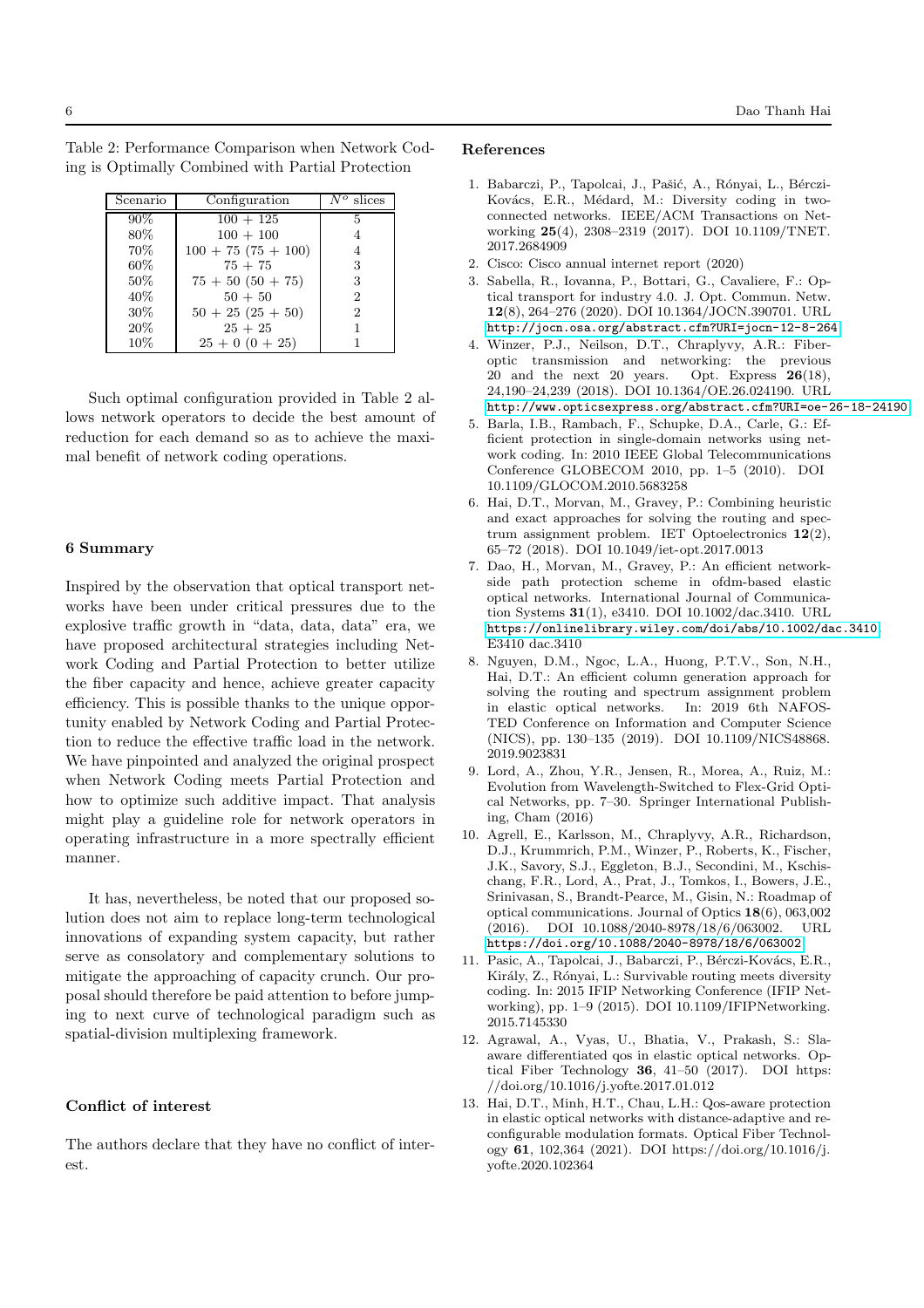- <span id="page-6-0"></span>14. Hai, D.T.: Leveraging the survivable all-optical wdm network design with network coding assignment. IEEE Communications Letters 21(10), 2190–2193 (2017). DOI 10.1109/LCOMM.2017.2720661
- 15. Dao, T.H.: On optimal designs of transparent wdm networks with 1+1 protection leveraged by all-optical xor network coding schemes. Optical Fiber Technology 40, 93 – 100 (2018). DOI https://doi.org/10.1016/j.yofte. 2017.11.009
- 16. Hai, D.T.: An optimal design framework for 1+1 routing and network coding assignment problem in wdm optical networks. IEEE Access 5, 22,291–22,298 (2017). DOI 10.1109/ACCESS.2017.2761809
- 17. Hai, D.T.: A bi-objective integer linear programming model for the routing and network coding assignment problem in wdm optical networks with dedicated protection. Computer Communications  $133$ ,  $51 - 58$  (2019). DOI https://doi.org/10.1016/j.comcom.2018.08.006
- 18. Hai, D.T.: On routing, spectrum and network coding assignment problem for transparent flex-grid optical networks with dedicated protection. Computer Communications (2019). DOI https://doi.org/10.1016/j.comcom. 2019.08.005
- 19. Hai, D.T., Chau, L.H., Hung, N.T.: A priority-based multiobjective design for routing, spectrum, and network coding assignment problem in network-coding-enabled elastic optical networks. IEEE Systems Journal 14(2), 2358–2369 (2020). DOI 10.1109/JSYST.2019.2938590
- <span id="page-6-14"></span>20. Mitsolidou, C., Pleros, N., Miliou, A.: Digital all-optical physical-layer network coding for 2gbaud dqpsk signals in mm-wave radio-over-fiber networks. Optical Switching and Networking 33, 199–207 (2019). DOI https://doi. org/10.1016/j.osn.2017.10.002
- <span id="page-6-15"></span>21. Guan, X., Yang, Q., Wang, T., Chan, C.C.K.: Phasealigned physical-layer network coding in visible light communications. IEEE Photonics Journal 11(2), 1–9 (2019). DOI 10.1109/JPHOT.2019.2904954
- <span id="page-6-1"></span>22. Yanmei, J., Congmin, L., Pengfei, S., Lu, L.: Modulated retro-reflector-based physical-layer network coding for space optical communications. IEEE Access 9, 44,868– 44,880 (2021). DOI 10.1109/ACCESS.2021.3067101
- <span id="page-6-2"></span>23. Ahlswede, R., et al.: Network information flow. Information Theory, IEEE Transactions on 46(4), 1204–1216 (2000). DOI 10.1109/18.850663
- <span id="page-6-3"></span>24. Hai, D.T.: Re-designing dedicated protection in transparent wdm optical networks with xor network coding. In: 2018 Advances in Wireless and Optical Communications (RTUWO), pp. 118–123 (2018). DOI 10.1109/RTUWO. 2018.8587873
- 25. Hai, D.T.: On solving the  $1 + 1$  routing, wavelength and network coding assignment problem with a bi-objective integer linear programming model. Telecommunication Systems 71(2), 155– 165 (2019). DOI 10.1007/s11235-018-0474-9. URL <https://doi.org/10.1007/s11235-018-0474-9>
- <span id="page-6-4"></span>26. Hai, D.T.: Network coding for improving throughput in wdm optical networks with dedicated protection. Optical and Quantum Electronics 51(387) (2019). DOI 10.1007/s11082-019-2104-5. URL <https://doi.org/10.1007/s11082-019-2104-5>
- <span id="page-6-5"></span>27. Layec, P., Dupas, A., Bisson, A., Bigo, S.: Qos-aware protection in flexgrid optical networks. J. Opt. Commun. Netw. 10(1), A43–A50 (2018). DOI 10.1364/JOCN.10.000A43. URL <http://jocn.osa.org/abstract.cfm?URI=jocn-10-1-A43>
- <span id="page-6-6"></span>28. Hai, D.T.: On the spectrum-efficiency of qos-aware protection in elastic optical networks. Optik 202, 163,563 (2020). DOI https://doi.org/10.1016/j.ijleo.2019.163563
- <span id="page-6-7"></span>29. Zhu, F., Zhang, C., Zheng, Z., Farouk, A.: Practical network coding technologies and softwarization in wireless networks. IEEE Internet of Things Journal 8(7), 5211– 5218 (2021). DOI 10.1109/JIOT.2021.3056580
- <span id="page-6-8"></span>30. Belzner, M., Haunstein, H., van Wijngaarden, A.J.: On the performance of network coding with protection cycles. In: 2011 IEEE International Conference on Communications (ICC), pp. 1–6 (2011). DOI 10.1109/icc.2011. 5963305
- <span id="page-6-9"></span>31. Aly, S.A., Kamal, A.E.: Network coding-based protection strategies against a single link failure in optical networks. In: 2008 International Conference on Computer Engineering Systems, pp. 251–256 (2008). DOI 10.1109/ICCES.2008.4773006
- <span id="page-6-10"></span>32. Zhijian, Q., Xianwei, Z., Shaojian, S., Yanfeng, C., Mingbo, Z.: Network coding based all-optical multicast in wdm networks. The Journal of China Universities of Posts and Telecommunications 22(1), 89–94 (2015). DOI https://doi.org/10.1016/S1005-8885(15)60630-6. URL https://www.sciencedirect.com/science/article/pii/S100588851560
- <span id="page-6-11"></span>33. Yang, L., Gong, L., Zhou, F., Cousin, B., Molnár, M., Zhu, Z.: Leveraging light forest with rateless network coding to design efficient all-optical multicast schemes for elastic optical networks. Journal of Lightwave Technology 33(18), 3945–3955 (2015). DOI 10.1109/JLT.2015. 2457092
- <span id="page-6-12"></span>34. Beldachi, A.F., Anastasopoulos, M., Manolopoulos, A., Tzanakaki, A., Nejabati, R., Simeondou, D.: Resilient cloud-rans adopting network coding. In: A. Tzanakaki, M. Varvarigos, R. Muñoz, R. Nejabati, N. Yoshikane, M. Anastasopoulos, J. Marquez-Barja (eds.) Optical Network Design and Modeling, pp. 349–361. Springer International Publishing, Cham (2020)
- <span id="page-6-13"></span>35. Savva, G., Manousakis, K., Ellinas, G.: Confidentiality meets protection in elastic optical networks. Optical Switching and Networking 42, 100,620 (2021). DOI https://doi.org/10.1016/j.osn.2021.100620. URL https://www.sciencedirect.com/science/article/pii/S157342772100
- <span id="page-6-16"></span>36. Feng, N., Sun, X.: Implementation of network-coding approach for improving the ber performance in nonorthogonal multiple access (noma)-pon. Optics Communications 462, 125,301 (2020). DOI https://doi.org/10. 1016/j.optcom.2020.125301
- <span id="page-6-17"></span>37. Lin, R., Cheng, Y., Guan, X., Tang, M., Liu, D., Chan, C.K., Chen, J.: Physical-layer network coding for passive optical interconnect in datacenter networks. Opt. Express 25(15), 17,788– 17,797 (2017). DOI 10.1364/OE.25.017788. URL <http://www.opticsexpress.org/abstract.cfm?URI=oe-25-15-17788>
- 38. Engelmann, A., Bziuk, W., Jukan, A., Médard, M.: Exploiting parallelism with random linear network coding in high-speed ethernet systems. IEEE/ACM Transactions on Networking 26(6), 2829–2842 (2018). DOI 10.1109/TNET.2018.2852562
- <span id="page-6-18"></span>39. El Asghar, N.B., Jouili, I., Frikha, M.: Survivable interdatacenter network design based on network coding. In: 2017 IEEE/ACS 14th International Conference on Computer Systems and Applications (AICCSA), pp. 1192– 1197 (2017). DOI 10.1109/AICCSA.2017.113
- <span id="page-6-19"></span>40. Layec, P., Dupas, A., Bisson, A., Bigo, S.: Qos-aware protection in flexgrid optical networks. In: 2017 Optical Fiber Communications Conference and Exhibition (OFC), pp. 1–3 (2017)